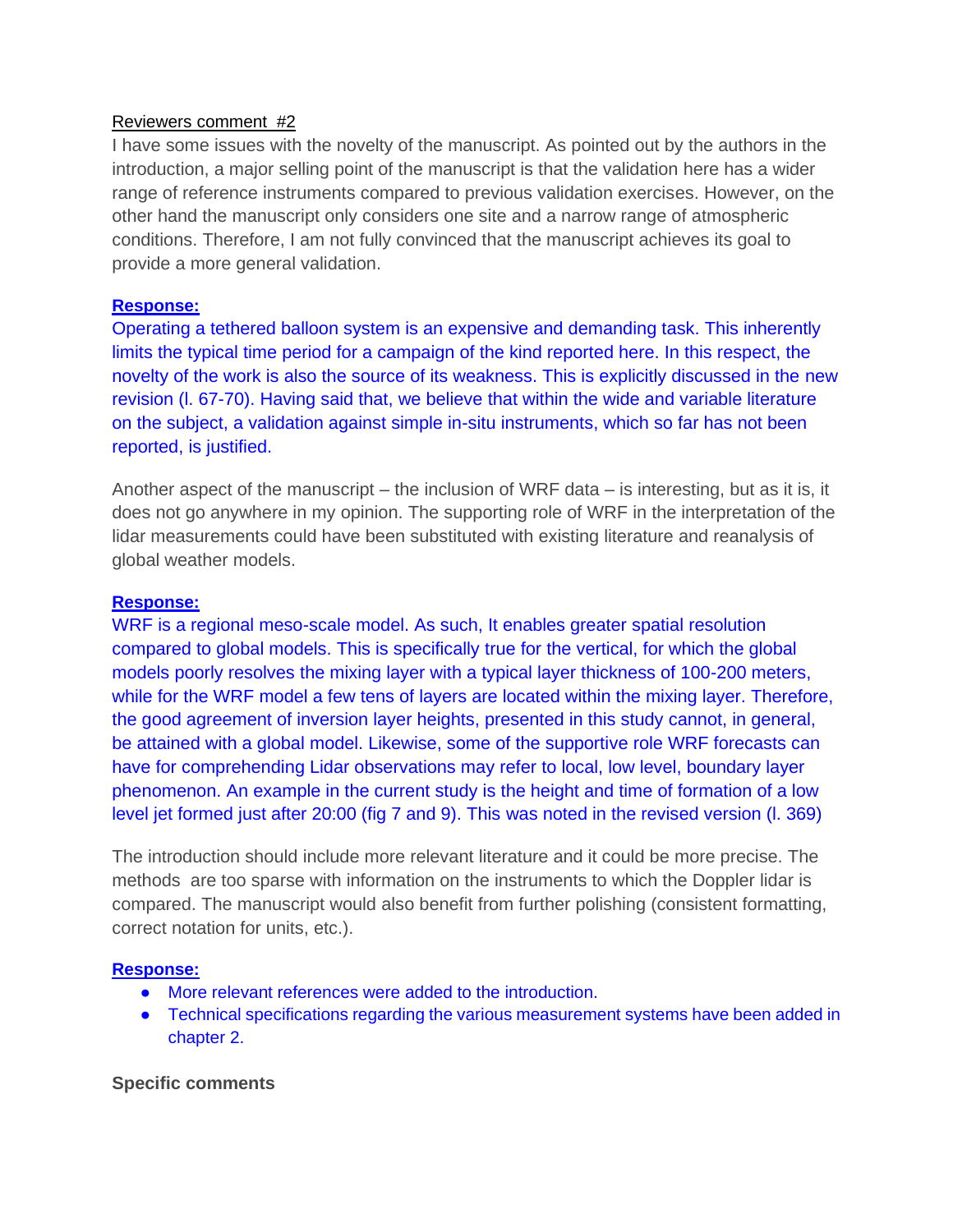Line 23-25: Statement is too general. For example in foggy conditions or in the absence of aerosol other instruments are preferable.

## **Response:**

Statement was rephrased.

Line 27: "Emitted laser beam" would be more precise than "reference".

# **Response:**

**Corrected** 

Line 28: Pearson (2009) and subsequent citations therein might be a better references here, because they relate to the instrument used in this study. (Pearson, G., Davies, F., & Collier, C. (2009). An Analysis of the Performance of the UFAM Pulsed Doppler Lidar for Observing the Boundary Layer, Journal of Atmospheric and Oceanic Technology, 26(2), 240-250). **Response:**

The reference is indeed very relevant and was added. Thank you

Line 28-30: Statement is too general. I recommend listing specific advantages over a particular measurement technique.

## **Response:**

Corrected as required.

Line 31-34: The provided examples should be supported with references to literature.

#### **Response:** Corrected as required.

Line 39: More importantly, the mathematical manipulations require certain assumptions on the state of the atmospheric flow.

# **Response:**

Corrected as required.

Line 43: Please provide references for the various studies mentioned.

## **Response:**

The sentence was removed. The studies are presented in the table..

Line 45-47: The following study also validates this lidar type against a tower: Newsom, R. K., Brewer, W. A., Wilczak, J. M., Wolfe, D. E., Oncley, S. P., and Lundquist, J. K.: Validating precision estimates in horizontal wind measurements from a Doppler lidar, Atmos. Meas. Tech., 10, 1229–1240, https://doi.org/10.5194/amt-10-1229-2017, 2017.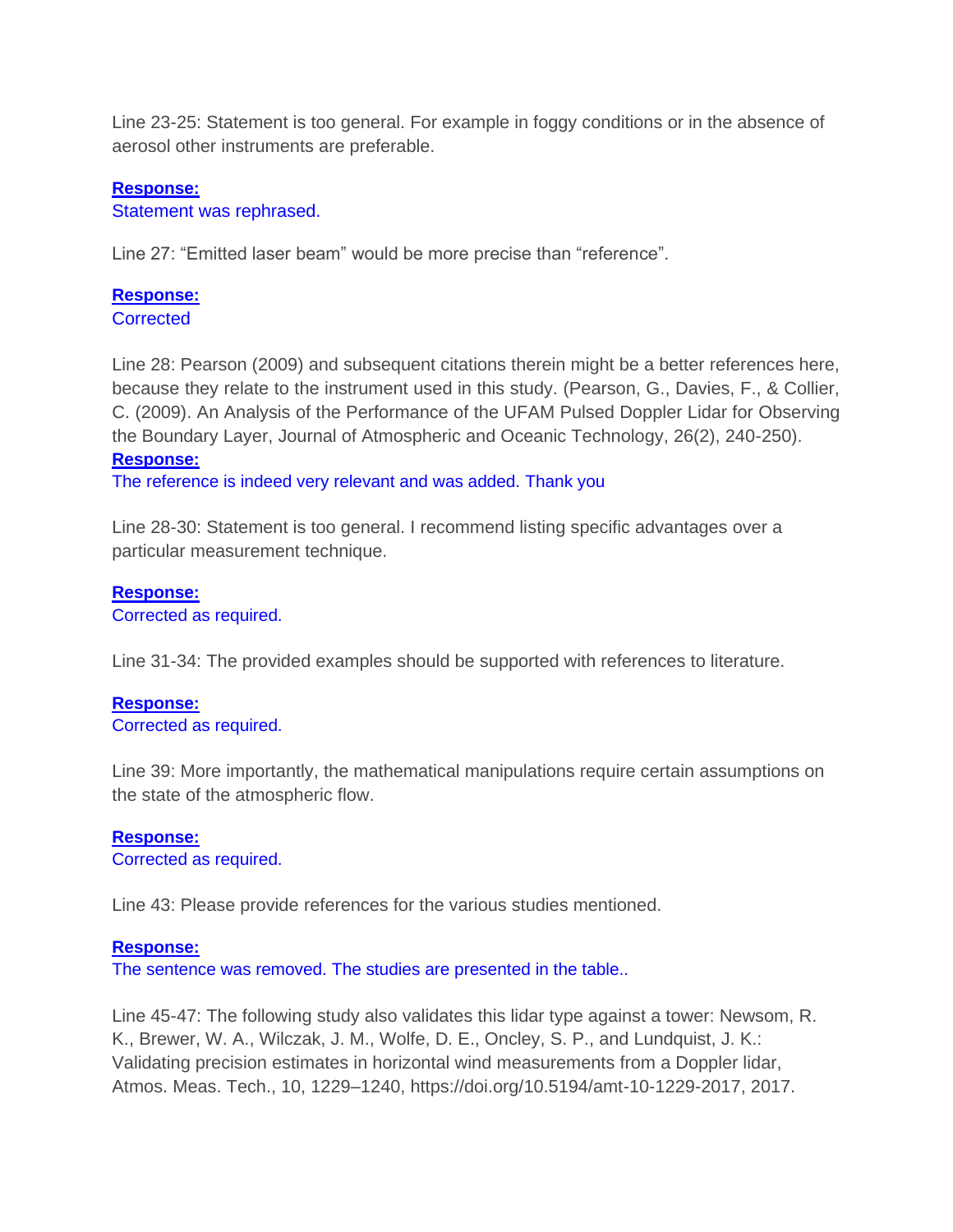## **Response:**

## The table was updated.

Line 83: The site description could be more precise. What is the topography surrounding the site? Are there surface roughness elements like plants, trees or buildings and what is their approximate height (important to know if the measurements might be affected by the roughness sublayer)?

## **Response:**

A detailed description of the location including land use and topography is added.

Line 105: Specify which frequency that is (e.g. the laser-repetition frequency or the sampling frequency of the return signal).

## **Response:**

Sampling frequency , now presented in table 2.

Section 2.2, 2.3 and 2.4: Information provided for the instruments other than the lidar is thin. What is the accuracy / precision for those instruments? Did the tethered balloon record its position and drift? Why the random sampling time for the tethered balloon? On which site of the tower were the instruments located (tower effects)? How often were the radiosondes launched?

## **Response:**

- Accuracy and precision of the instruments is now reported.
- The tethered balloon did not record its position, however considering an operational wind speed threshold of 12 m/s and the operation heights not higher than 1000m the horizontal drift is no more then 150m.
- The variables sampling time of the tethersondes results from radio connection issues.
- Exact locations of anemometers mounted on the mast is described in section 2.3
- Radiosonde launch timing is referred to.

Line 157-159: How many pulses were averaged for one estimate of the radial velocity?

#### **Response:**

10,000 pulses per ray. Now mentioned (l.184).

Line 213-214: Doppler lidars are also able to observe the turbulence state from the variance / standard deviation of the velocity, which can provide information on atmospheric layers, too.

## **Response:**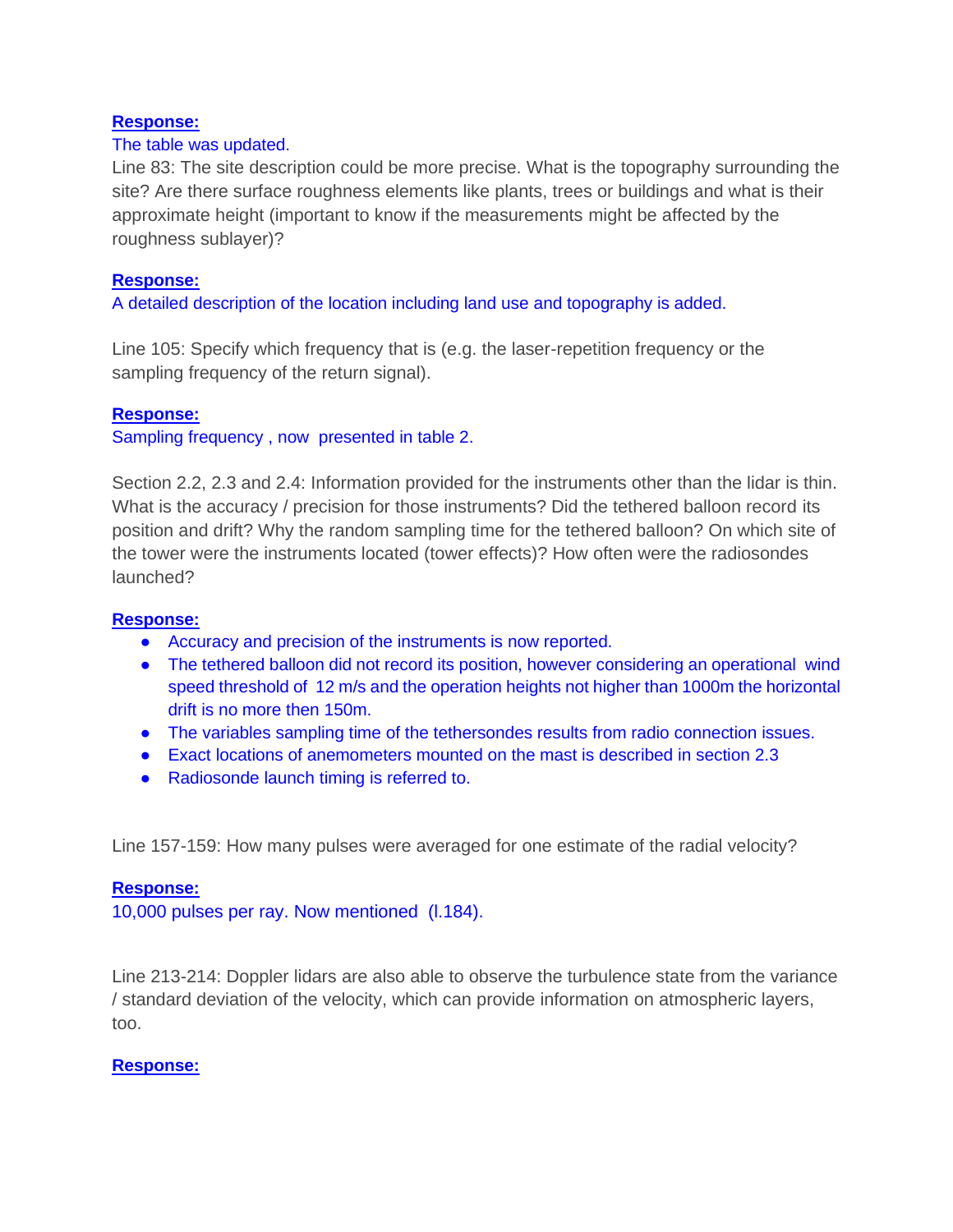This is true, and would be an interesting direction for future studies. In this study the reference instruments did not allow turbulence measurements, and therefore, we limited ourselves to Lidar observations of the average wind only.

Line 230: Is there a significant trend between the average wind direction difference and the wind speed?

#### **Response:**

As figure 3 reveals, for strong winds of about 9-10 ms<sup>-1</sup>, the direction difference is somewhat larger. Similar trend is evident also for the comparison with the mast (figure 4). The reason is not clear to us, and we hope to address this issue in future campaigns.

Fig 3a: I counted something around 67 data points, which is far less than I would expect for a three-day period. Is the difference explained by the filtering criteria of the LiDAR SNR and the height deviation of the tethered balloon? If yes, then that should be explained in the text and stated how much data was rejected. Also, the variable names and formatting of minus sign in equation of the linear regression could be improved.

#### **Response:**

The number of profiles used for each regression was added table 3 ,the batteries of the tethered balloon system had to be replaced every 6-7 hours. This means offline time for replacement + "bad" data from descent and ascent of the balloon (~74 points of averaged data , 9-12 lidar profiles for each averaging)

Caption of Figure 3: Unless I missed it earlier, this is the first time that the duration of the measurement campaign is mentioned. That information should be provided in the main text at the beginning of the results or in the methods.

#### **response**:

Dates are now mentioned in the beginning of section 2.

Line 240-241: Is there also a difference between the two height levels? One would also expect to see larger differences closer to the surface. If the authors can extract stability information from the measurements, the dependency of the errors to the stability could be also interesting (as it affects the horizontal homogeneity).

## **Response:**

- Difference between the two heights was checked and found insignificant (R^2 of 0.94 for the low boom and 0.95 for the high boom).
- Differences between stabilities yielded R^2 0.95 for daytime and R^2 0.83 for nighttime. Although one would expect night time to yield better results (due to lower noise and better lateral homogeneity), our results show the opposite. The reason is that the wind speed vertical gradient in stable (night time) conditions in the few hundred meters close to the ground is much stronger than during neutral or unstable conditions. Since the Lidar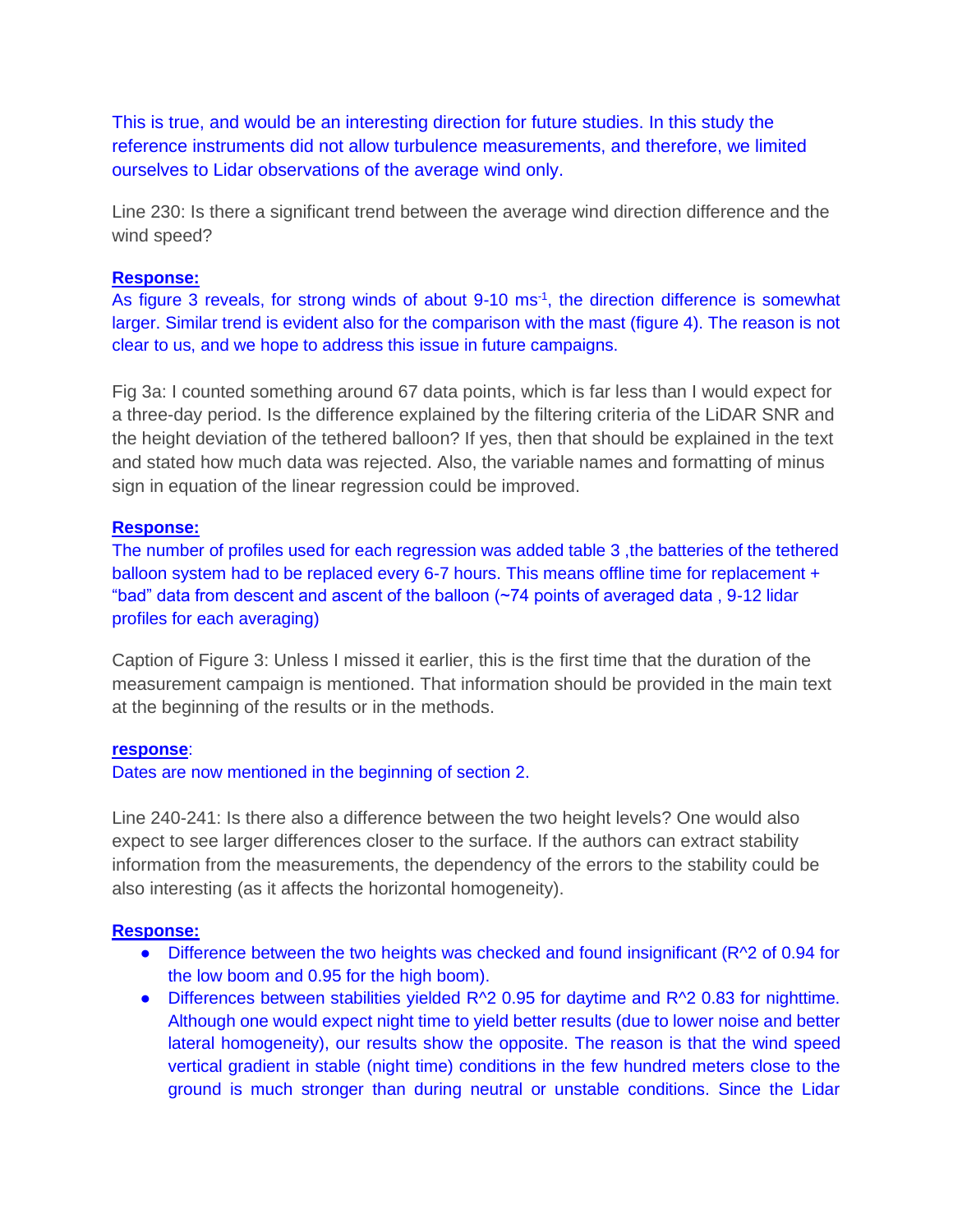spatially convolves over the pulse length, error is accumulated when comparing to an in situ instrument.

Figure 4a: As for the previous figure, the number of the data points is not clear to me. Is the figure showing both tower booms together? Has there been some filtering criteria applied to the data?

As it is, I believe there are not enough data points for both booms and too many for a single boom.

#### **Response:**

The mast comparison shows both booms.The number of averaged profiles was 96 (9-12 lidar profiles for each averaging period) resulting in 192 points for both booms.

Figure 5 and 6: It should be clarified if the SNR threshold from the methods section applied to those figures.

#### **Response:**

The caption of figure 5 addresses this issue

Line 350: While wind direction seems to agree, the wind speed is overestimated quite a lot by the model (more than a factor of two at times it seems). Therefore, I recommend providing objective error values instead of using satisfactorily to describe the agreement.

#### **Response:**

Figures 10 and 11 (in the revised ms) were modified to reflect wind direction and speed differences.

Figure 9 and 10: It might improve clarity of the figures, if the wind speed and wind direction information is separated into two panels.

#### **Response:**

Figures 10 and 11 (in the revised ms) were modified to reflect wind direction and speed differences.

Figure 11: Indicating the times of sunrise and sunset would help following the discussion.

#### **Response:**

sunrise and sunset times were added to all relevant figures

Line 407-408: Sentence should specifiy, that the preference of 60° over 80° is for the extraction of wind direction and wind speed (because it might be different, if one would extract other quantities from the measurements).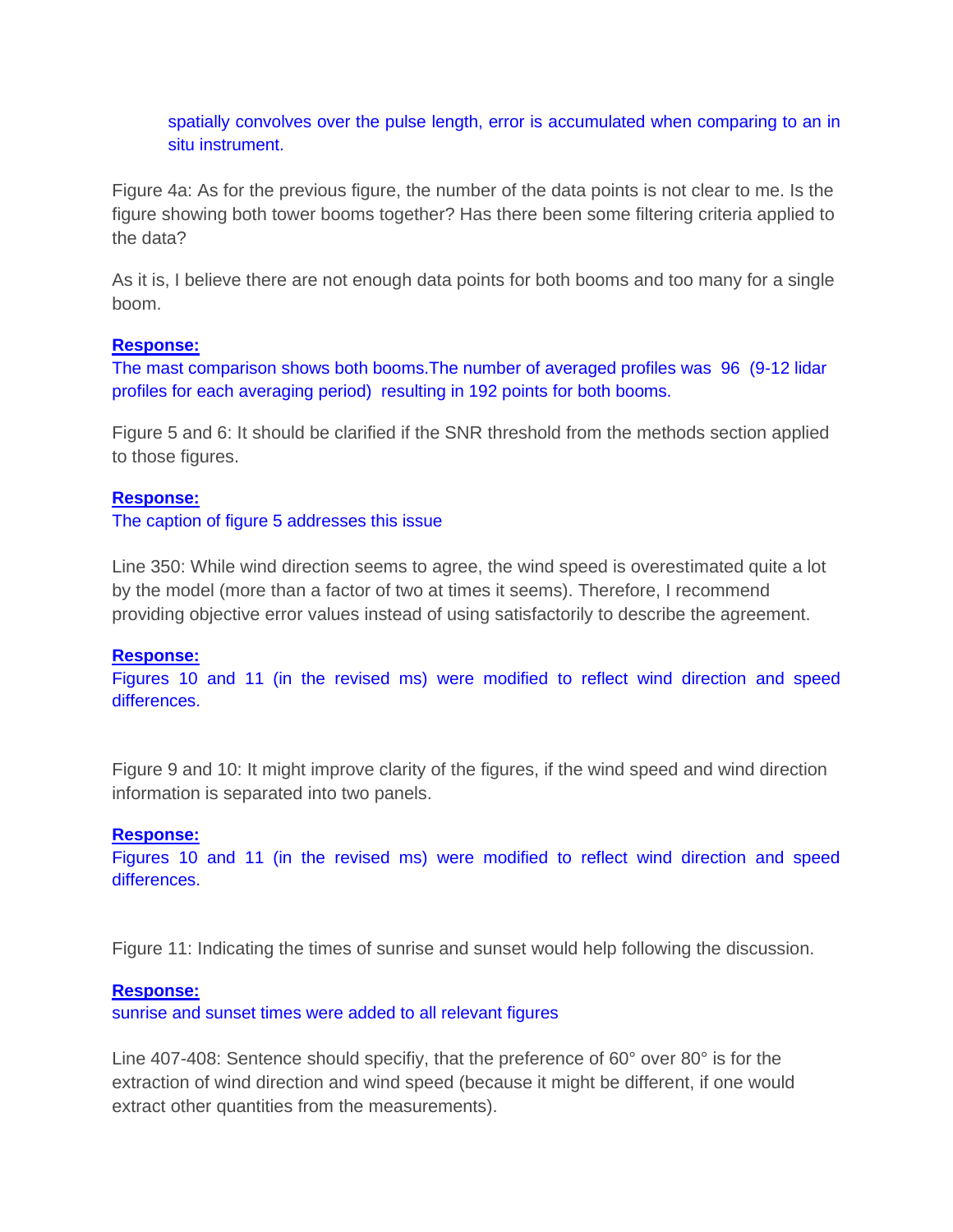#### **Response:**

This is explicitly mentioned in the revised manuscript.

Also, the limitations of the study should be highlighted. Only one site is considered here and the conditions only covered what is considered a radiation driven diurnal cycle of the atmospheric boundary layer.

#### **Response:**

The new revision highlights the limitation in the introduction and in the discussion chapters.

## **Technical corrections**

Line 10: Capitalize "D" in Doppler. And I recommend checking the journal guidelines for the capitalization "Lidar".

## **Response:**

corrected

Line 45/46: Inconsistent spelling of "Stream Line".

#### **Response:**

**Corrected** 

Line 68 and 70: Consider using "horizontal" instead of "lateral". Lateral is some fields used to specify a velocity component perpendicular to the streamwise direction.

# **Response:**

#### **Corrected**

Line 74: I believe the abbreviation WRF was not introduced.

# **Response:**

Added in the abstract.

Line 90: Dayan and Ednizik (1999) are also a good reference here. Dayan U, Rodnizki J (1999): The temporal behavior of the atmospheric boundary layer in israel. J. Appl. Meteorol. 38(6):830–836

## **Response:**

The reference was added.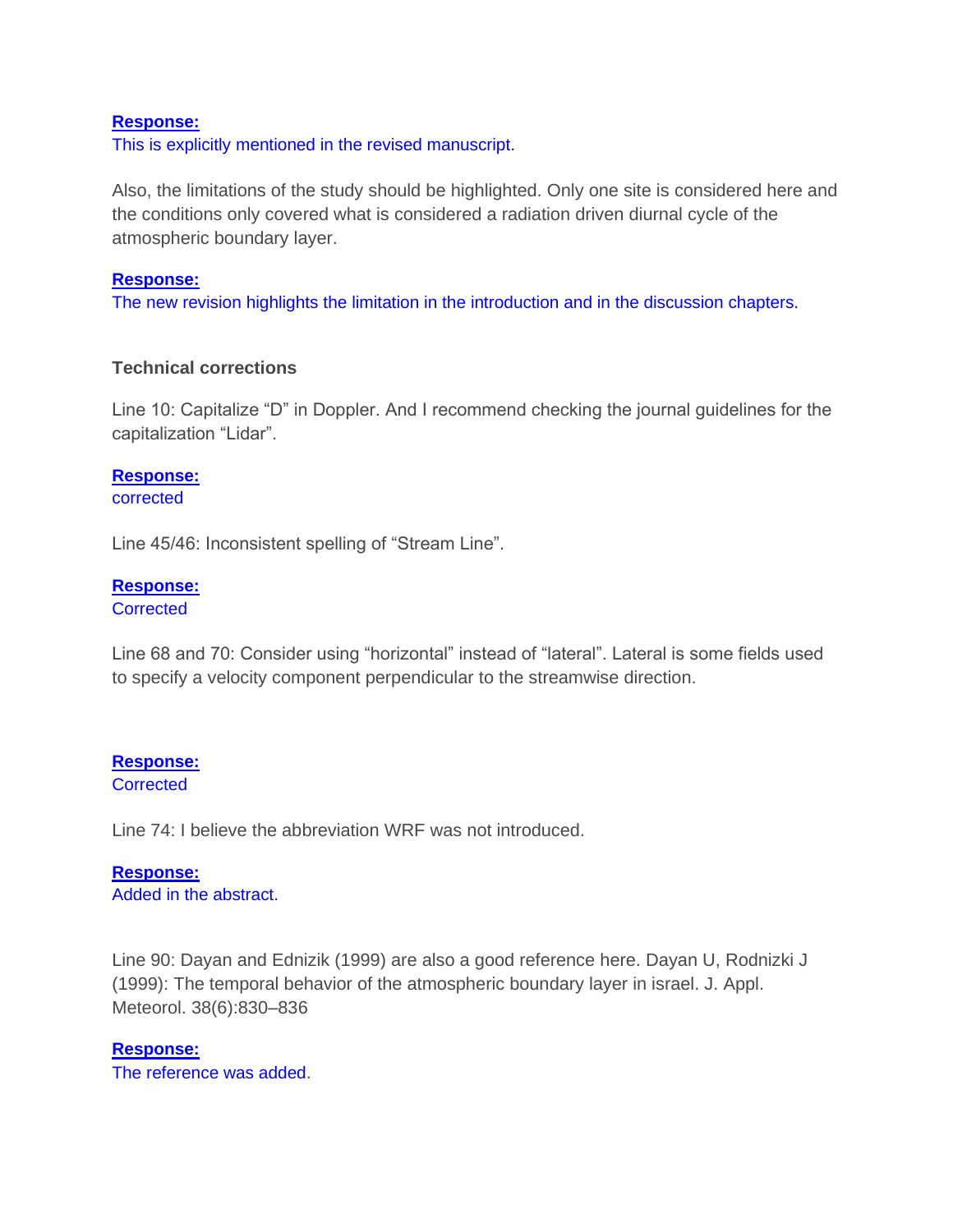Figure 1: I might be wrong about this, but I believe the acknowledgment policies of Google also require the acknowledgment within the figure itself.

## **Response:**

**Corrected** 

Line 96: I recommend spelling out "four" here (similar instances throughout the text later on e.g. line 123, ).

## **Response:**

**Corrected** 

Table 2: Check units and number formatting throughout the table. Also, is the angle range reported for the zenith correct?

## **Response:**

Units were organized better.

The elevation angle is correct - the manufacturer meant that the lidar is able to scan 180 degrees in elevation +3 degrees under horizon in both limits of the scan (this is a physical ability). corrected to the range -3-90 degrees.

Line 125: Spaces between number and unit.

## **Response:**

**Corrected** 

Line 143: Double citation.

## **Response:**

**Corrected** 

Line 147: Remove brackets from citations that are embedded into the sentence (also in line 166, 177 etc.).

## **Response:**

## **Corrected**

Line 151 and 211: Formatting of the subsection heading.